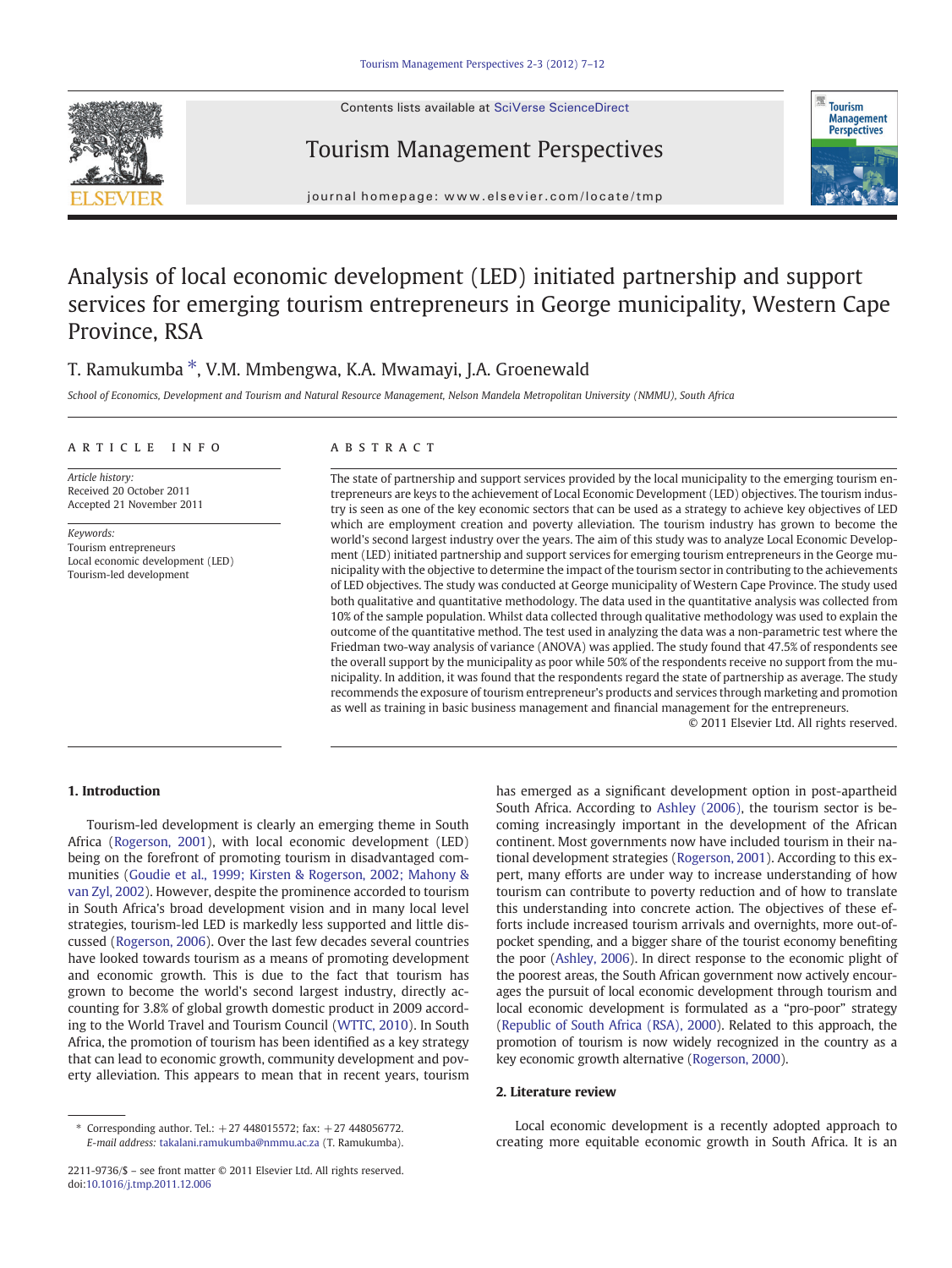integrated, multi-disciplinary approach aimed at poverty alleviation through pro-poor economic growth. It involves supporting sustainable economic activities in the municipalities and integrating the second economy into the first economy ([Rogerson, 2001\)](#page--1-0). In many areas of the world, the reality of economic crisis has provoked a search for locally driven and innovative growth alternatives, which are frequently referred to in the literature as 'Local Economic Development' (LED) [\(Demaziere & Wilson, 1996; Stohr, 1990; Zaaijer & Sara, 1993](#page--1-0)). Key features of LED are to encourage economic growth and to diversify the local economic base into sectors that are usually quite different from those in which hardship has been experienced. In South Africa, the current devolution of authority and development leadership to local governments, as reflected in the country's recently stated commitment to 'developmental local government', has obliged local governments to seek innovative growth options to address the development backlog and plug the employment gap that more traditional economic sectors seem unable to do [\(RSA, 1998\)](#page--1-0). Within this context, LED utilizes local resources and skills in order to bring about economic change and alleviate poverty ([Binns & Nel, 1999; Nel, 1999; Nel &](#page--1-0) [Binns, 2001; Rogerson, 1999b; RSA, 1998\)](#page--1-0). In the South African context, local action and LED, specifically, have been encouraged by a range of government policy documents and acts of parliament, including the Reconstruction and Development Programme (RDP), launched before the first democratic elections in 1994 [\(ANC, 1994;](#page--1-0) [Rogerson, 1997\)](#page--1-0). The RDP prioritizes community-based development as the way through which the most marginalized sections of the community can be empowered and drawn into employment. The Local Government White Paper ([RSA, 1998](#page--1-0)) and the National Constitution [\(RSA, 1996b](#page--1-0)) have subsequently charged local governments with promoting economic and social well-being and introducing development and job-creation endeavors in the areas under their jurisdiction. The White Paper promotes the development of responsible and sustainable tourism which includes the fundamental premise that communities should be involved in and benefit from tourism [\(DEAT,](#page--1-0) [1996\)](#page--1-0).Within South Africa, in addition to longstanding popular tourist destinations such as Kruger Park, the Garden Route and Cape Town, a wide range of other localities are now seeking to drive development through tourism promotion, often as an explicit part of their LED programs [\(Rogerson, 2000](#page--1-0)). He further indicates that such interventions tend to have a community/pro-poor focus. An emerging trend is that local municipalities, who are now regarded by national government as the champions and deliverers of LED, are under taking a set of programs designed to make their areas more exciting or attractive places for purposes of consumption, entertainment or recreation ([Rogerson, 2000](#page--1-0)). Common foci of these new initiatives include the promotion of townships as black/African cultural tourism destinations, the hosting of cultural and arts festivals, urban redevelopment programs, heritage tourism, the promotion of newly identified tourist routes and the massive expansion in game parks that is now taking place. In addition to a wide range of private sector initiated tourism ventures focusing on game viewing, cultural tourism and the establishment of tourism routes, many local municipalities initiated tourism endeavors can be identified. Tourism has come to be widely recognized by local municipalities in South Africa as a mechanism through which development can be attained, yielding benefits for the host community ([Nel & Binns, 2002](#page--1-0)). In response to development challenges and their relatively new mandate to pursue LED, local municipalities in South Africa are clearly embracing a range of tourism projects. These range from the explicit formation of tourism promotion units in large cities such as Durban and Cape Town, designed to promote cultural, heritage and recreational activities, through to small town programs with a very specific focus, such as a single cultural event or the exploitation of a natural feature and resources. Some of the more noteworthy tourism based LED initiatives in South Africa include the redevelopment of the Newtown area in central Johannesburg as a cultural precinct, the promotion of township tours and the development of township tourist facilities, such as Lookout Hill in Khayelitsha, Cape Town, and the massive redevelopment of abandoned harbor facilities in Cape Town to create a world class waterfront facility [\(Nel & Binns, 2002\)](#page--1-0). It is noteworthy that local municipalities are recognizing their assets, such as natural attractions (e.g. wild animals, forests and lakes), cultural and historical features (e.g. museums and townships) or specific events (e.g. arts festivals and sporting events), as activities worth promoting because of their potential developmental impact. Whilst world class cities such as Cape Town have a guaranteed tourist market, smaller and less well known centers like George are unlikely to be able to rely to the same degree on tourism. Whilst the apparent tourism boom at places such as Cape Town are experiencing is self-evident, and a logical inspiration to all towns, the reality is that the tourism market is both finite and discerning. Not all localities can realistically hope to benefit from tourism based LED.

#### 3. Tourism in George Municipality

Situated approximately 430 km out of Cape Town, George is widely regarded as the hub of the Southern Cape Region, and an ideal base from which to explore the Southern Cape and Little Karoo [\(Fig. 1](#page--1-0)). George is easily accessible with a good road network and George Airport which links the Southern Cape and Little Karoo hinterland to the major centers of South Africa. It is the business hub of the region and offers a variety of conference facilities, restaurants, tourist attractions and activities. George offers a variety of activities throughout the year. The Outeniqua Transport Museum houses a large collection of steam locomotives and carriages dating back to the glorious age of steam. It also serves as the departure and arrival point for the Outeniqua Choo-Tjoe, the only remaining scheduled steam train service in South Africa. The Outeniqua Choo-Tjoe operates between George and Mossel Bay. The museum is also the departure and arrival point for the Outeniqua Power Van, a motorized trolley which offers trips deep into the Outeniqua Mountains from where the most scenic views of the Garden Route can be experienced. George also has many opportunities on its country side, where one can enjoy the country pleasures while exploring the Outeniqua Country Hop Route, farmlands and herb farms and tourists can partake in cheese and candle making, while children and adults alike enjoy the dairy farm, horse riding and mountain biking. The entrepreneurs who were part of the study are mainly involved in the accommodation, culture and heritage, transport and art and craft sub-sectors of the tourism industry. These entrepreneurs, because of their background, and areas in which they live, are offering tourism products and services that are different. These tourism products and services are able to attract tourists but the entrepreneurs need support from the local municipality to have a better chance of survival.

#### 4. Methodology

The study was conducted in the Western Cape province of South Africa in George municipality. This Municipality is under the control of Eden District Municipality. According to [Wikipedia \(2011\),](#page--1-0) George Municipality was founded in 1811; the municipality occupies approximately 1072  $km^2$  (413.9 sq mi) of land. The whole municipality is situated at 33˚58′00 South latitude, 22˚26′59 East longitude and at an altitude of 178 m above sea level. George normally receives about 662 mm of rain per year, with rainfall occurring throughout the year. It receives the lowest rainfall (36 mm) in June and the highest (78 mm) in March. The monthly distribution of average daily maximum temperatures ranges from 18.2 °C in July to 27.6 °C in February. The region is the coldest during July when the mercury drops to 6.2 °C on average during the night [\(Wikipedia, 2011\)](#page--1-0).

According to [George Municipality \(2010\),](#page--1-0) unemployment in George is concentrated within the black population; and the unemployment